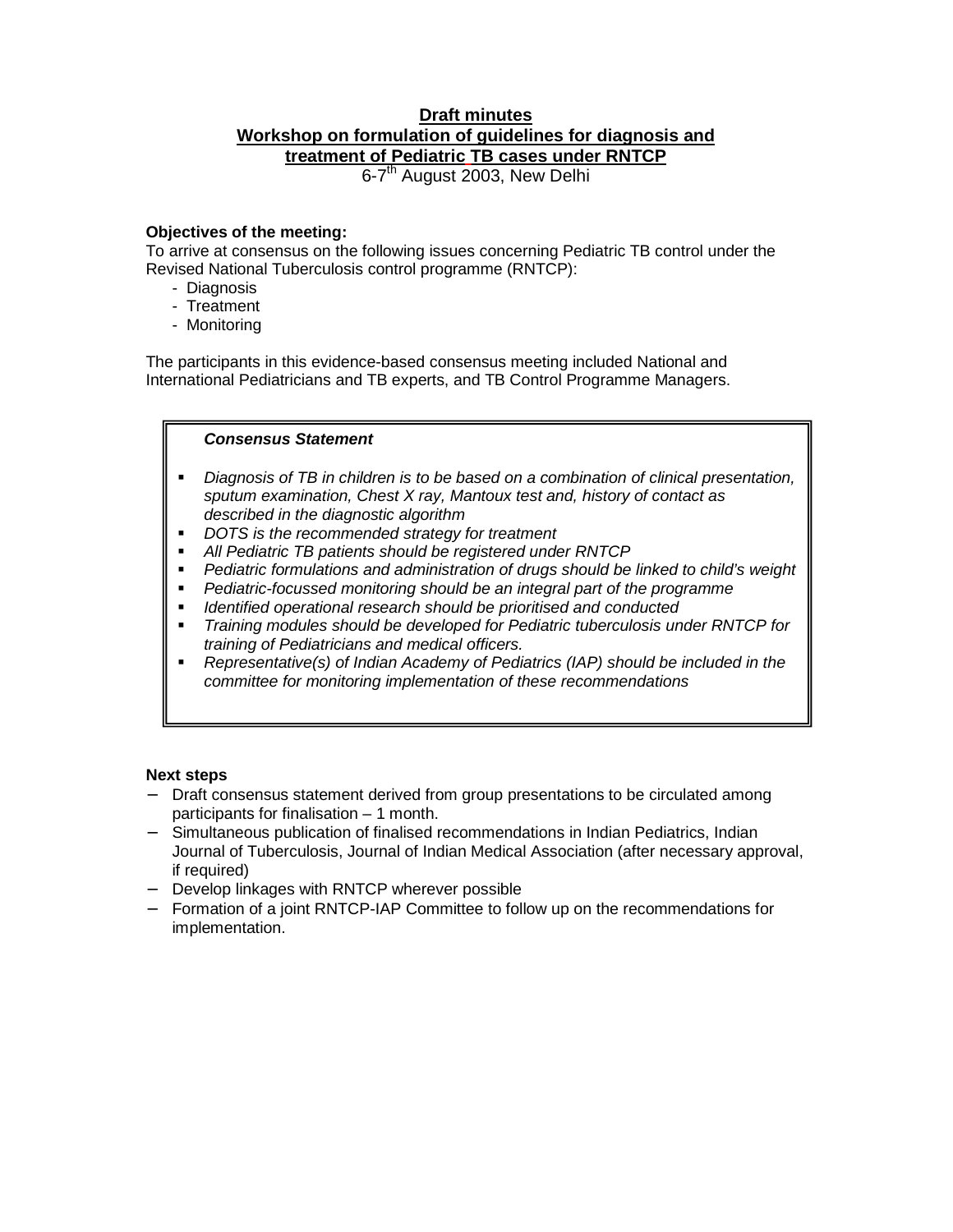Recommendations of the working groups on various aspects of Pediatric TB case management are summarised below.

### **Recommendations on modalities for diagnosis of Pediatric TB**

Suspect cases of Pulmonary TB will include children presenting with:

- Fever and / or cough for more than 3 weeks, with or without;
- Loss of weight / no weight gain; and
- History of contact with a suspected or diagnosed case of active TB disease within the last 2 years.

Screening of TB suspect will be made by:

- Sputum examination wherever possible;
- Mantoux test with 1 TU PPD RT 23 Tween 80. The test will be read as positive if there is more then 10 mm induration at 48 - 72 hours; and
- Chest X ray PA view.

Evaluation of some available scoring systems have been found to have high sensitivity but low specificity which may lead to over-diagnosis and unnecessary treatment of non-TB patients. It is not recommended for use in diagnosis of patients currently, but further research could be undertaken to evaluate scoring charts in the Indian context.

### Case definitions:

*Smear-positive pulmonary tuberculosis* 

- EITHER: a patient with at least two sputum specimens positive for acid-fast bacilli by microscopy;
- OR: a patient with at least one sputum specimen positive for acid-fast bacilli by microscopy and radiographic abnormalities consistent with pulmonary TB and a decision by a physician to treat with a full curative course of anti-TB chemotherapy;
- OR**:** a patient with at least one sputum specimen positive for acid-fast bacilli by microscopy, which is culture positive for *M. tuberculosis.*

#### *Smear-negative pulmonary tuberculosis*

- EITHER: a patient with symptoms suggestive of TB with:
	- at least 3 sputum examinations negative for AFB;
	- lack of clinical response despite 7-days of a broad-spectrum antibiotic; and
	- who, when subjected to Chest X ray and Mantoux test is positive for Mantoux test and has radiographic abnormalities consistent with pulmonary TB.
- OR: a patient whose initial sputum smears were negative, who had sputum sent for culture initially, and whose subsequent sputum culture result is positive.

X-Ray findings suggestive of TB includes mediastinal / hilar lymphadenitis with or without parenchymal lesions, pleural effusion, miliary TB and fibrocaseous TB.

Children who test negative on Mantoux testing but have abnormal Chest X-ray findings, test positive on Mantoux testing but have no abnormal Chest X-ray findings, and those who test negative on Mantoux testing and have no abnormal Chest X-ray findings, should be referred to a Pediatrician for further management.

 Level of Diagnosis: Diagnosis of TB in children should be made by a Medical Officer. If possible, it should be done at a facility where facilities for sputum examination, Mantoux test and Chest X-Ray are available. All referrals of children should be made to a Pediatrician. Proposed diagnostic algorithm for Paediatric TB is given at Figure 1.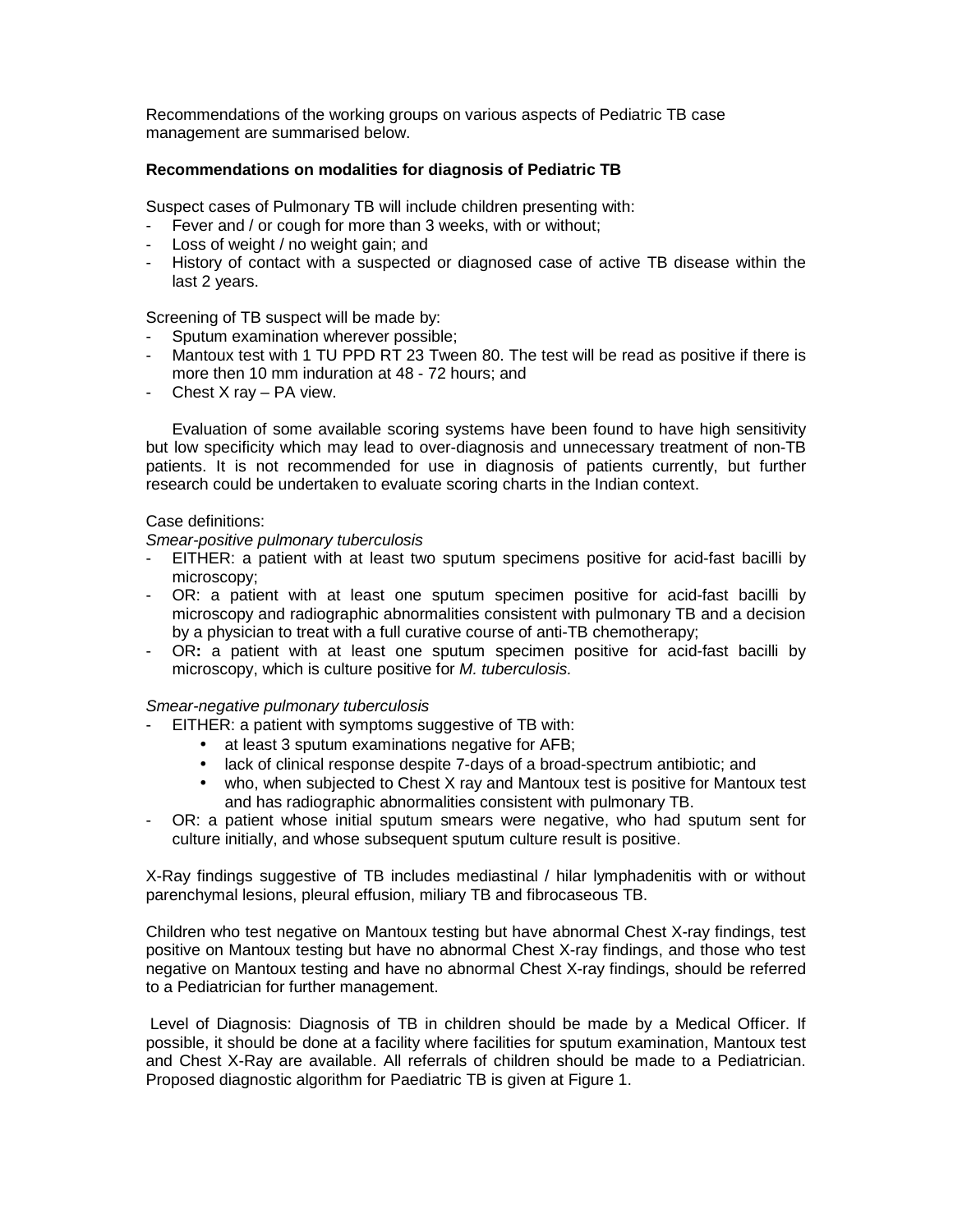### **Figure 1: Proposed diagnostic algorithm for Paediatric TB**

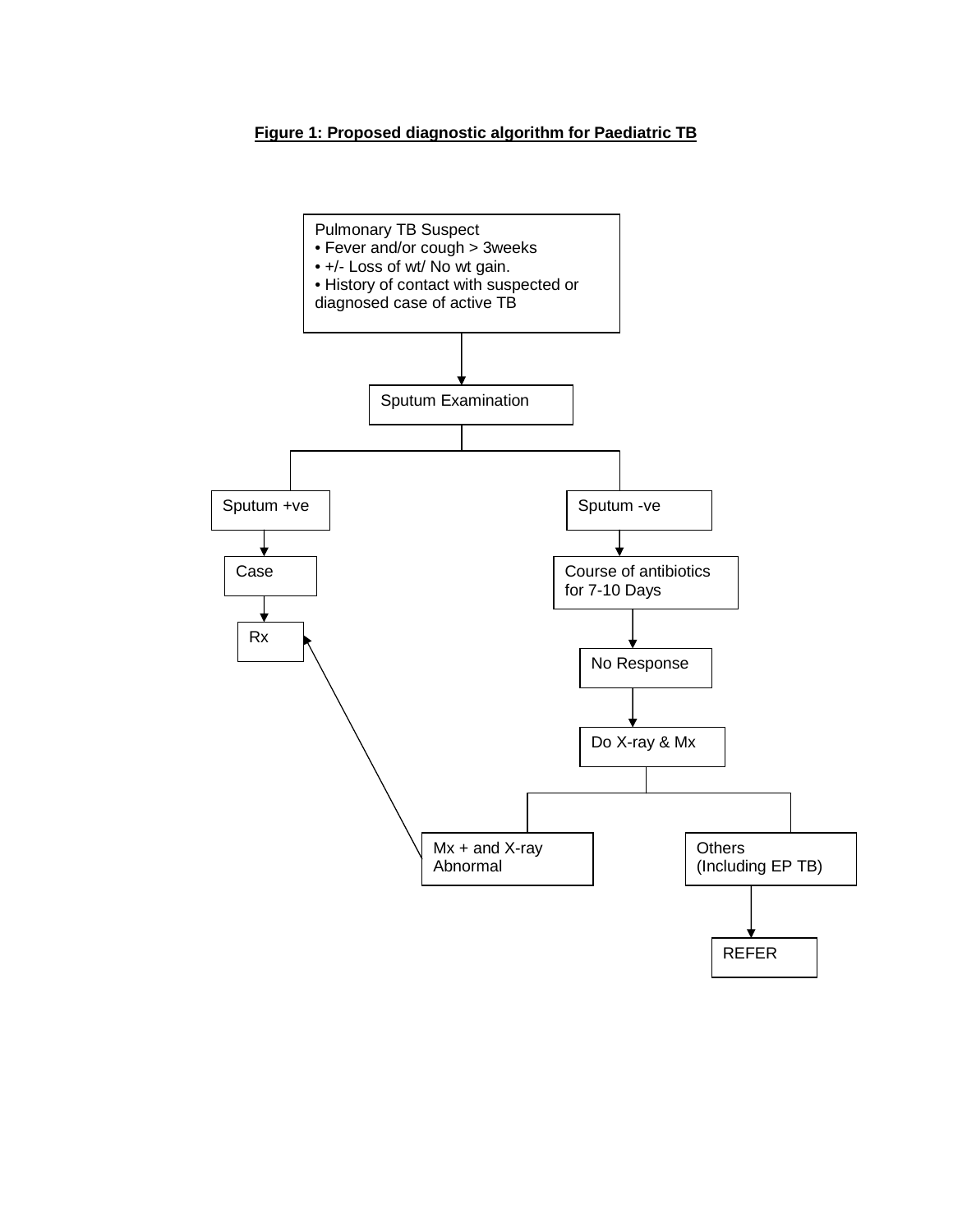# **Recommendations on modalities for treatment of Pediatric TB**

Treatment categories and regimens

|                          |                                                                                                                                                          | TB treatment regimens                                                                               |                               |
|--------------------------|----------------------------------------------------------------------------------------------------------------------------------------------------------|-----------------------------------------------------------------------------------------------------|-------------------------------|
| Category of<br>treatment | <b>Type of patients</b>                                                                                                                                  | Intensive phase                                                                                     | <b>Continuatio</b><br>n phase |
| Category I               | New sputum smear-positive PTB<br>$\bullet$<br>Seriously ill sputum smear-<br>$\bullet$<br>negative PTB<br>Seriously ill extra-pulmonary TB.<br>$\bullet$ | 2 $H_3R_3Z_3E_3$                                                                                    | $4 H_3R_3$                    |
| Category II              | Sputum smear-positive relapse<br>Sputum smear-positive treatment<br>failure<br>Sputum smear-positive treatment<br>٠<br>after default                     | $2$ S <sub>3</sub> H <sub>3</sub> R <sub>3</sub> Z <sub>3</sub> E <sub>3</sub> /<br>$1H_3R_3Z_3E_3$ | $5 H_3R_3E_3$                 |
| Category III             | Sputum smear-negative and<br>٠<br>extra-pulmonary TB, not<br>seriously ill                                                                               | 2 $H_3R_3Z_3$                                                                                       | $4 H_3 R_3$                   |

The following recommendations are made pertaining to treatment categories and regimens:

- Seriously ill sputum smear-negative PTB will include all forms of Pulmonary TB other than primary complex
- Seriously ill extra-pulmonary TB includes TB meningitis, disseminated TB, TB pericarditis, TB peritonitis and intestinal TB, bilateral or extensive pleurisy, spinal TB with or without neurological complications, genito-urinary tract TB, bone and joint TB.
- Not-seriously ill extra-pulmonary TB includes lymph node TB and unilateral pleural effusion.
- In patients with TB meningitis on Category I treatment, the four drugs used during the intensive - HRZE should be replaced by HRZS as ethambutol does not penetrate CSF
- Continuation phase of treatment in TB meningitis and spinal TB with neurological complications should be given for 6 - 7 months, extending the total duration of treatment to 8 - 9 months.
- Steroids should be used initially to reduce inflammation in hospitalised cases of TBM and TB pericardiitis and reduced gradually over 6-8 weeks.

Formulation of drugs for children

- To ease in calculation of required dosages and administering anti-TB drugs for children, anti-TB medication should be made available in the form of combipacks. Formulation of different dosage regimens for different weight groups was suggested for consideration by the RNTCP and is given at Tables 1. A committee should finalise the weight groupings and respective dosage regimens and explore the feasibility of procurement of combipacks for different weight groupings of children.
- Beam balance scales for weighing infants should be made available at all treatment centres.

# **Table 1: Suggested Pediatric dosage regimens**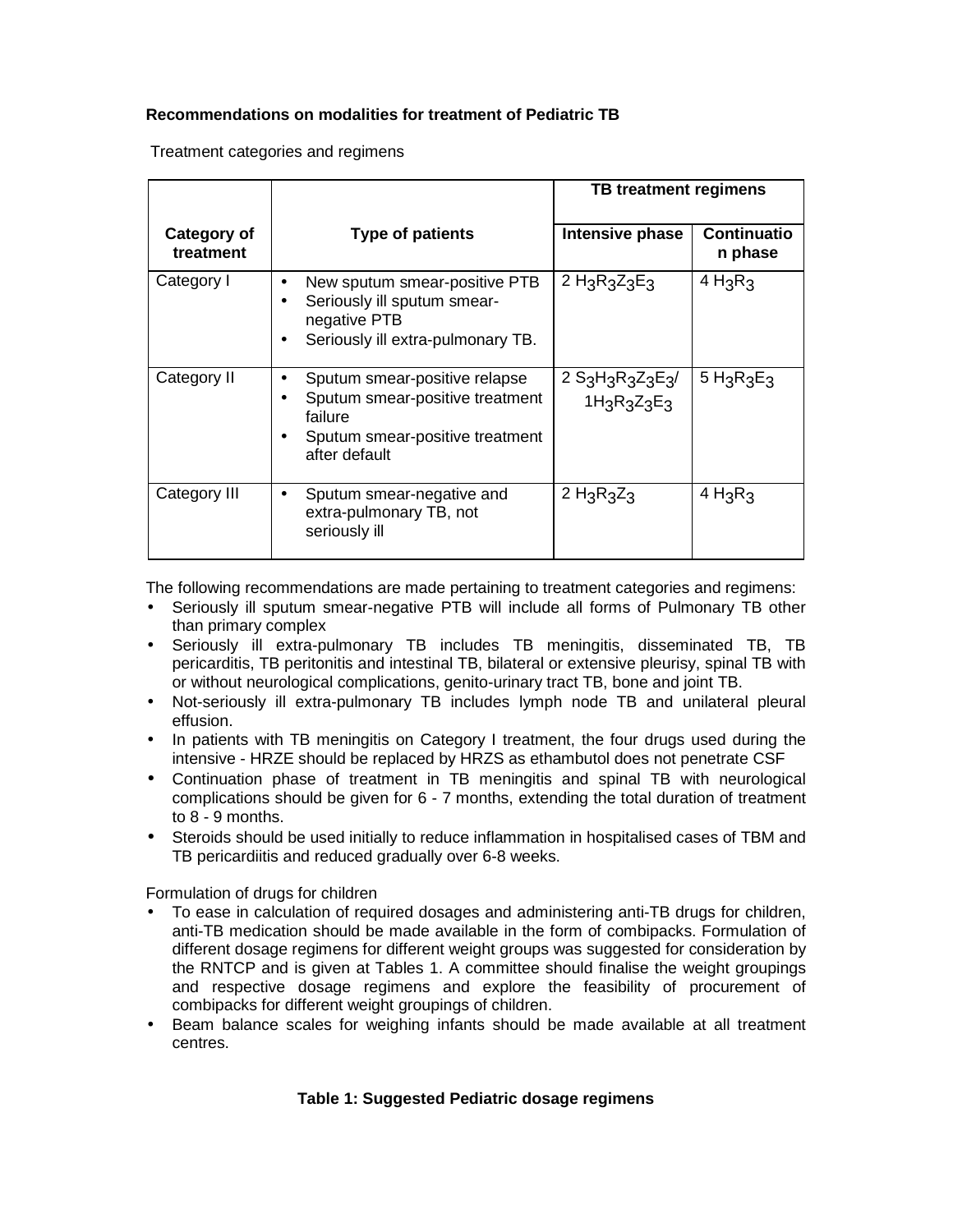|                   |                     | $<$ 10 $kg$ | 11-20 kg | 21-30kg |
|-------------------|---------------------|-------------|----------|---------|
| <b>Isoniazid</b>  | 10mg/kg             | 100         | 200      | 300     |
| <b>Rifampicin</b> | 10 <sub>mg/kg</sub> | 100         | 200      | 300     |
| Pyrazinamide      | 30-35mg/kg          | 250/300     | 500/600  | 750/900 |
| <b>Ethambutol</b> | 30mg/kg             | 200         | 400      | 600     |
| Streptomycin      | 15 mg/kg            |             |          |         |

### **Chemoprophylaxis**

Existing RNTCP guidelines on the management of children under 6 years of age exposed to an adult with infectious (smear-positive) tuberculosis were found to be acceptable to the participants. The same is reproduced below:



Provision of treatment

- There is enough evidence, including Indian studies, demonstrating that intermittent therapy is as effective as daily therapy. Hence intermittent short course chemotherapy under direct observation as advocated in the RNTCP, should be used in children.
- All diagnosed TB patients, including indoor patients, should be initiated on Directly Observed Treatment, Short-course chemotherapy (DOTS).
- All short course chemotherapy should be administered under the direct observation of a treatment provider (DOT provider).
- If a child has not improved or deteriorated during/after treatment on intensive phase of treatment, s/he should be referred to a higher facility for assessment by a Paediatrician / TB expert. In all instances before starting a child on Category II treatment, s/he should be examined by a Paediatrician or TB expert.

# **Recommendations on modalities for monitoring and evaluation**

*Monitoring of response to treatment* in children needs to address the difficulties associated with obtaining sputum samples from children. A combination of the following is thus proposed:

- Wherever possible, follow-up sputum examinations is to be performed at the same frequency as in adults.
- Clinical or symptomatic improvement assessed at the end of the intensive phase of treatment and at the end of treatment. Improvement should be judged by lack of fever or cough, a decrease in the size of lymph node(s), weight gain etc.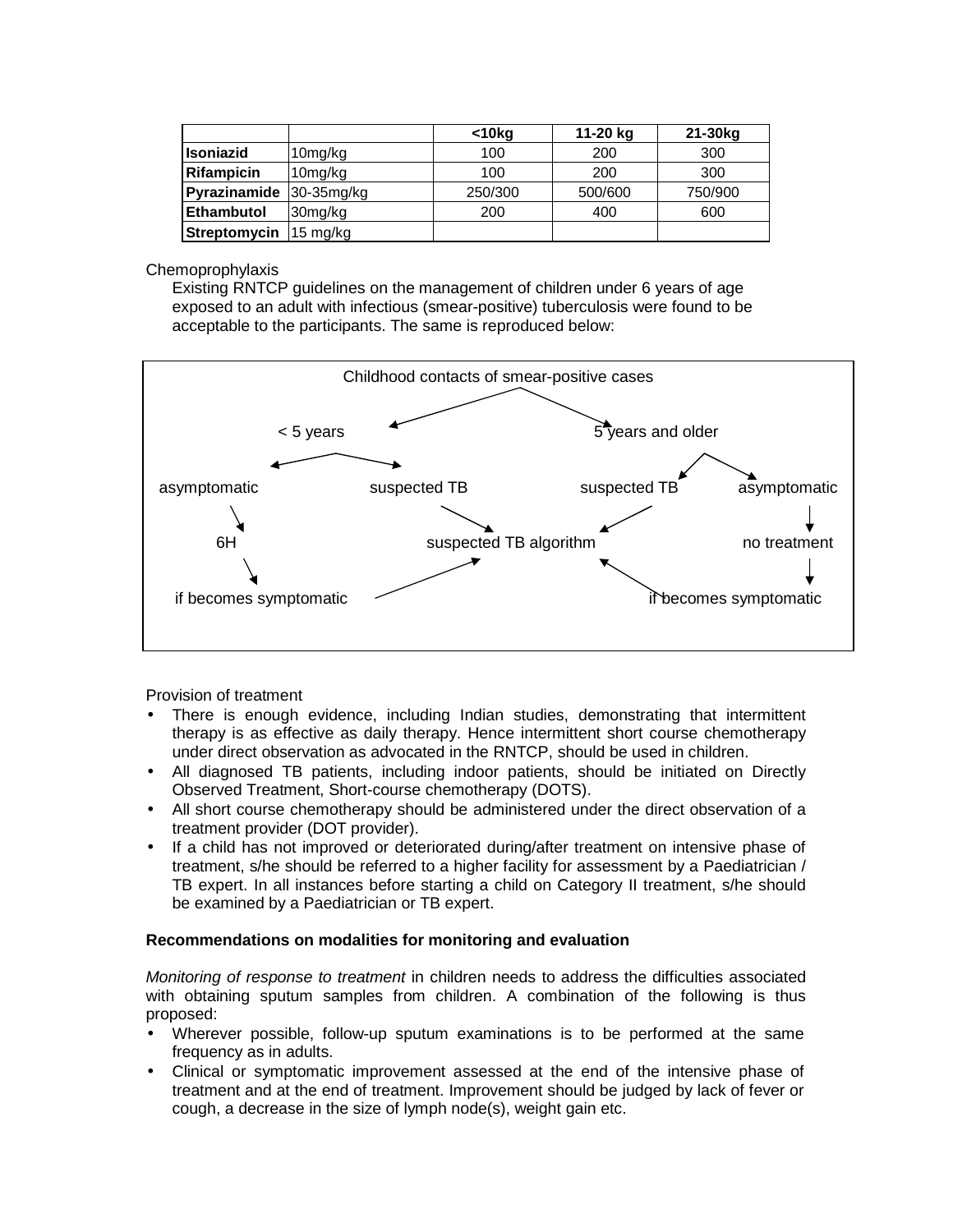• Radiological improvement assessed by Chest X-ray examination in all smear-negative pulmonary TB cases at the end of treatment.

If a patient deteriorates or fails to improve on treatment, at any time, s/he should be referred to a specialist. Proposed flow chart for clinical monitoring of paediatric TB patients is given in Figure 2.

**Figure 2: Proposed flow-chart for clinical monitoring of Paediatric TB patients** 

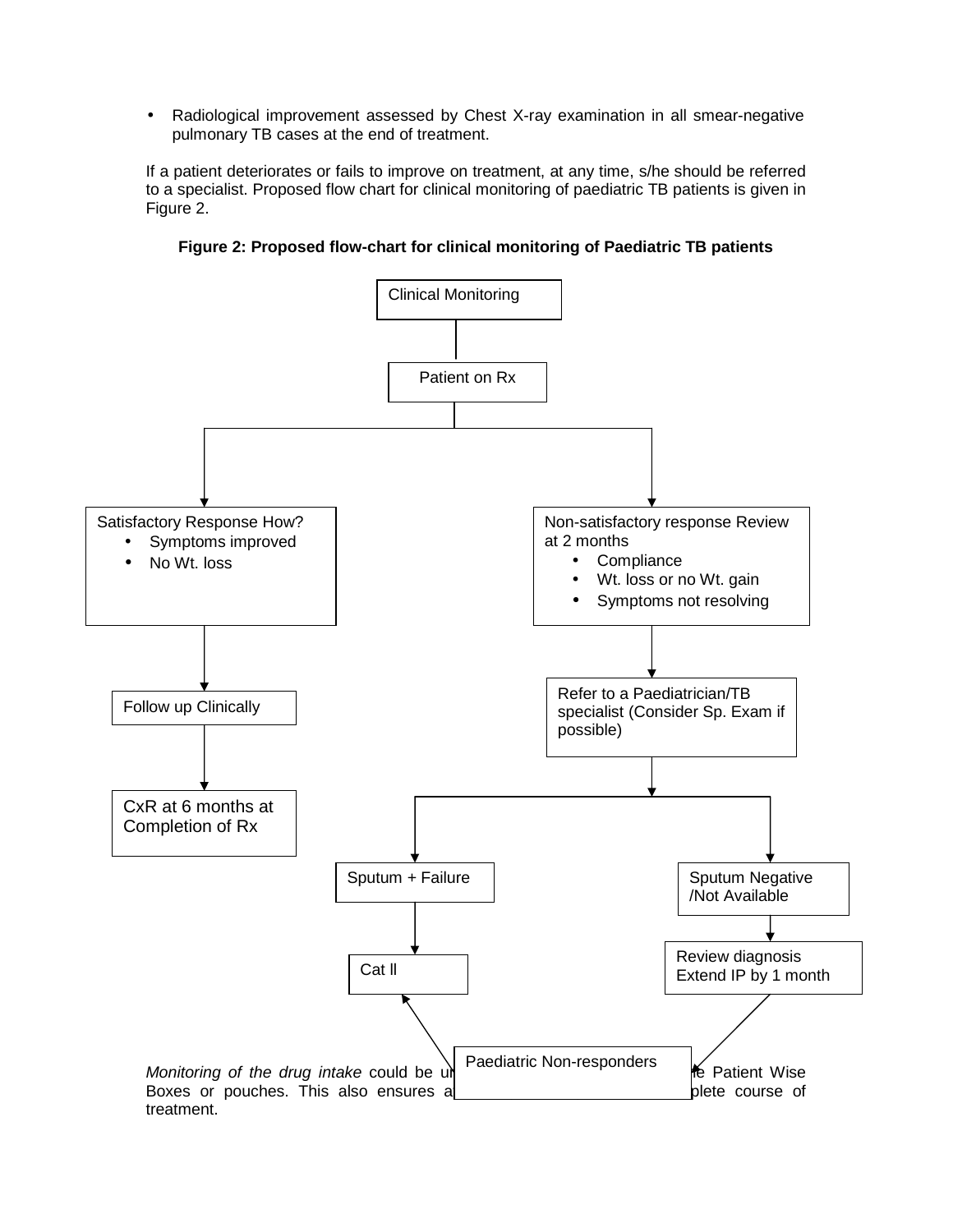### *Recording & reporting:*

- In addition to the existing information, in relation to Paediatric TB patients the treatment card should include information on:
	- Basis for starting treatment along with categorization.
	- Documentation of clinical and radiological monitoring as described above. This information could be clubbed with the table for laboratory results in the present treatment card.
	- X rays should be retained until treatment completion, and a drawing of the X-ray picture with comments, entered in the remarks column.
	- Provision to check correct categorization and drug dosages. A dosage table based on patient's weight could be printed on the card to ensure correct dosage for the child.

In acknowledgement of the need to include additional information in the existing treatment cards in the case of a child with TB, a committee should further examine whether to modify the existing treatment card or develop a new separate Paediatric treatment card. The advantage of modifying the existing card is that it would require minimal training and logistic burden. However, emphasis on use of X-rays for diagnosis as well as monitoring in Paediatric TB cases could create confusion in the field as the RNTCP has been stressing the role of sputum microscopy as the primary tool for diagnosis and monitoring of patients. A separate treatment card for Paediatric TB would allow for focusing on the special needs of this group of patients. However it would require training of staff and have an impact logistically on the programme.

- It was suggested that in the future, the RNTCP quarterly case finding report reflect the data for all types of TB by the age groups 0-14 and over 14 years of age as presently done for the new smear positive PTB cases. Also that Block 3 in the case finding report again presents the totals for each treatment Category, disaggregated by the age groups 0-14 and over 14 years of age.
- Further discussion is needed to define such areas as "failure/non-responder" in new smear negative PTB Paediatric cases.
- The RNTCP Quarterly and Annual bulletins should have a section / focus on Paediatric TB.

General recommendations

- In coordination with the IAP, RNTCP should organise sensitization of Paediatricians regarding the RNTCP.
- District TB Societies should include representatives from the local bodies of Paediatricians.
- All large hospitals and medical colleges should participate in the RNTCP and establish a Microscopy / DOT centre in their respective institutions.
- Teaching of RNTCP, including field visits to RNTCP diagnostic and treatment centres, should be included as a part of under-graduate teaching.
- All newly diagnosed TB cases in large hospitals/Medical colleges should be reported to the DOT centre in the hospital for arrangement of logistics to ensure that patients are started on RNTCP regimens. Similarly, before discharge of admitted patients, the DOT centre should be informed to arrange for continuation of treatment in the hospital or to organize necessary referral.
- To ensure that all diagnosed Paediatric TB cases receive DOTS, appropriate linkages need to be established between the DOT centres in the hospitals and medical colleges, and the other RNTCP diagnostic and treatment centres. The responsibility of ensuring availability of drugs and other logistics, direct observation of treatment, home visits, and